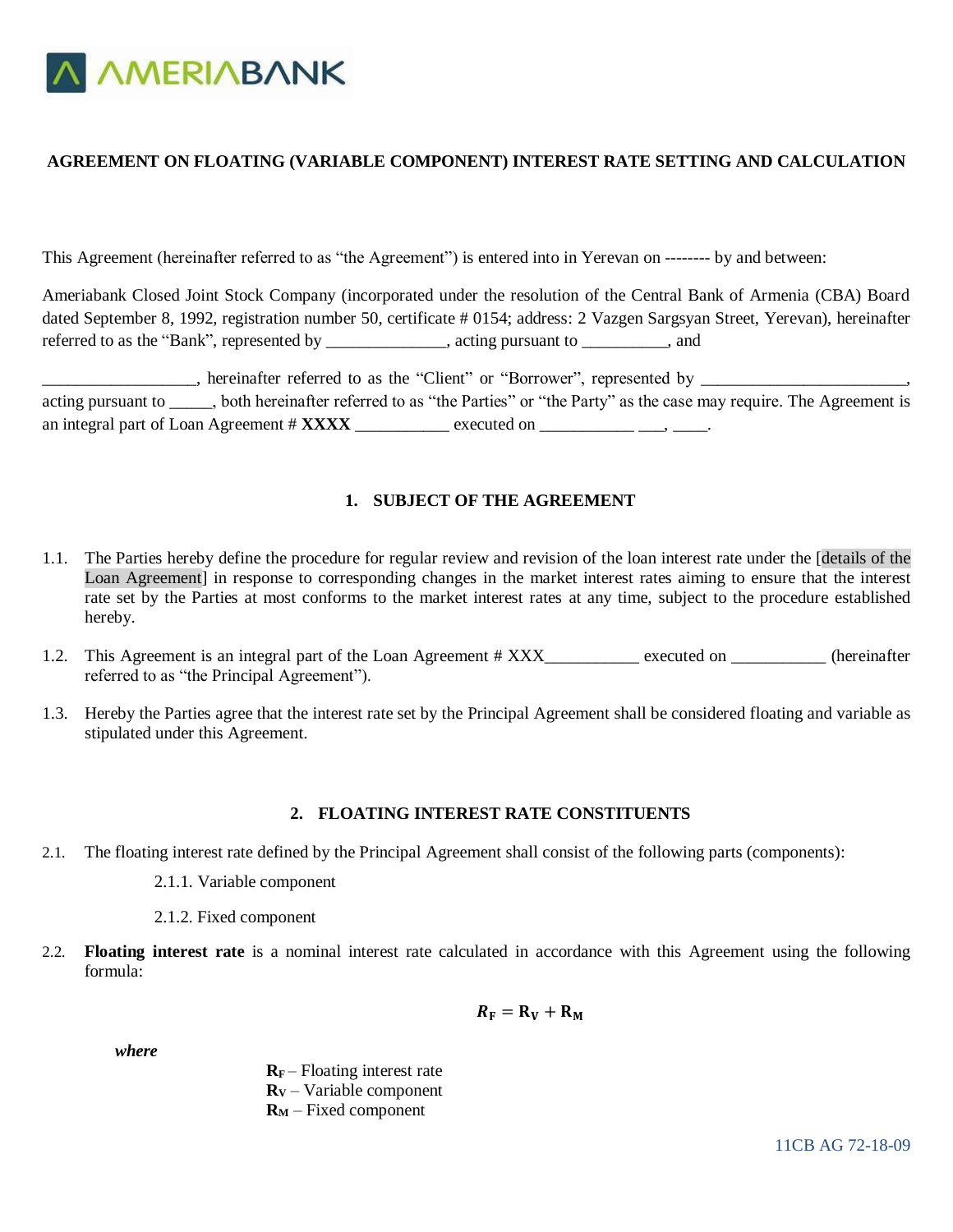

- 2.3. The variable component of the floating interest rate shall be determined on the basis of the following market rates, depending on the loan currency:
	- 2.3.1. **Floating interest rate for AMD-denominated loans:** the market rate underlying the variable component shall be the yield to maturity of Armenian 6-month Government (treasury) bills.
	- 2.3.2. **Floating interest rate for USD-denominated loans:** the market rate underlying the variable component shall be ICE LIBOR USD 6 Month.
	- 2.3.3. **Floating interest rate for EUR-denominated loans:** the market rate underlying the variable component shall be ICE LIBOR EUR 6 Month.
- 2.4. The margin (fixed component) shall be determined according to the terms of lending and shall be fixed in the loan agreement for each loan separately, on the basis of the respective loan decision adopted by the authorized body of the Bank.
- 2.5. For the purpose of this Agreement and the Principal Agreement, the variable component of the interest rate for the Client (Borrower) at the moment of the execution of the Principal Agreement shall be equal to [insert in figures and words] %, while the fixed component shall be equal to \_\_\_\_\_\_\_\_\_\_\_\_%. The variable rate as of the moment of executing the Principal Agreement and/or this Agreement may vary from the rate defined according to the criteria specified in clause 2.3 while the further changes of the Floating rate shall be made in accordance with the provisions of this Agreement.

### **3. POSTING, UPDATING AND COMMUNICATING INFORMATION ON VARIABLE COMPONENT**

- 3.1. Information on the yield to maturity of Armenian 6-month Government (treasury) bills shall be retrieved from the relevant publications (yield curve) on the official website of the CBA at the following link: <https://www.cba.am/am/SitePages/fmofinancialmarkets.aspx>
- 3.2. Information on ICE LIBOR USD 6 Month and ICE LIBOR EUR 6 Month interest rates shall be retrieved respectively from the following websites:

[http://research.stlouisfed.org/fred2/series/USD6MTD156N%20](http://research.stlouisfed.org/fred2/series/USD6MTD156N) and

<http://research.stlouisfed.org/fred2/series/EUR6MTD156N>

- 3.3. Change of any link specified in above clauses 3.1 and 3.2 shall not affect this Agreement and/or its validity, except for the special cases provided for in clause 5.1 below.
- 3.4. The variable component shall be reviewed on the February 1 and August 1 each year. In particular:
	- 3.4.1. On February 1, the variable component shall be equal to the average applicable interest rate effective for the period from July 1 through December 31 of the previous year.
	- 3.4.2. On August 1, the variable component shall be equal to the average applicable interest rate effective for the period from January 1 through June 30 of that year.
	- 3.4.3. The interest rate on nonbusiness days shall be deemed equal to the interest rate of the preceding business day.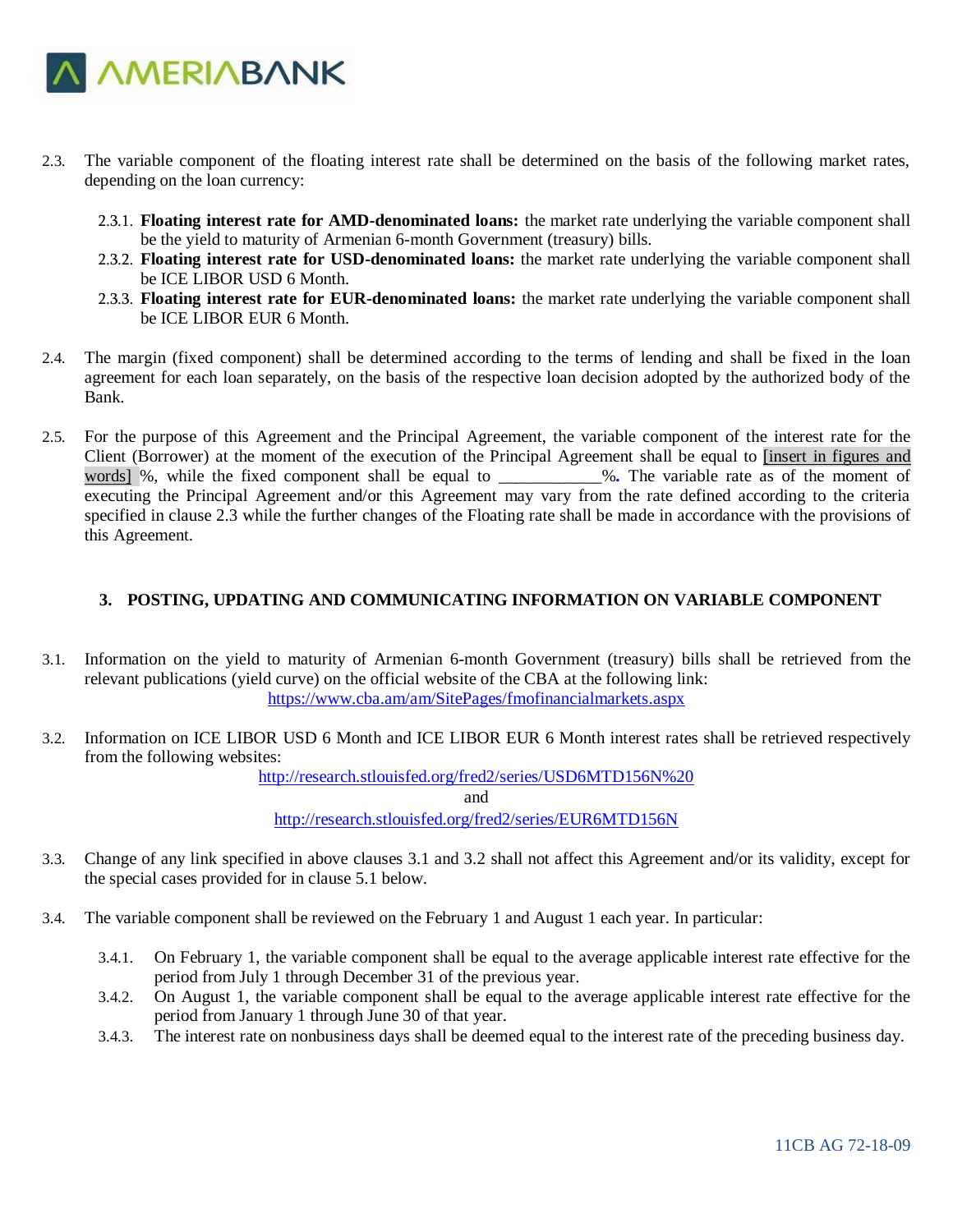

3.5. Variable component shall be published on the Bank's official website twice a year, during first three business days of February and August. Furthermore, posting of the information on the change in the interest rate on the Bank's website shall be considered due notice to the Client (Borrower).

### **4. THE PROCEDURE OF REGULAR REVIEW AND REVISION OF THE FLOATING INTEREST RATE**

- 4.1. The first revision of the floating interest rate in accordance with this Agreement shall take place on Thereafter, the floating rate shall be revised regularly pursuant to clause 3.4 of the Agreement. The variable component as of the date of execution of the Principal Agreement shall be effective until the first revision date.
- 4.2. The variable rate, effective as of the date of revision, shall be deemed as the applicable variable rate for the time span between the given and next revisions. Loan interest payments shall be calculated and made at the revised interest rate.
- 4.3. The date of the interest rate revision shall be the first date of repayment following the variable rate change date (the first day of February and August).

# **5. EXCEPTIONAL CIRCUMSTANCES**

- 5.1. Whenever it is impossible or extremely hard to fulfill the provisions of this Agreement, including but not limited to the calculations contemplated herein, the Bank shall have the right to cease (either temporally or permanently) the application of the floating rates at its sole discretion. Such decision of the Bank shall be mandatory for both Parties. Such exceptional circumstances include the following cases:
	- 5.1.1. Material changes have taken place in the procedure of market interest rate calculation.

5.1.2. Information on the interest rate specified in clauses 2.3.1, 2.3.2 or 2.3.3 is no longer posted for the corresponding currency.

5.1.3. In the reasonable opinion of the Bank's authorized body the given interest rate no longer represents the actual market situation.

5.1.4. Certain amendments to the Republic of Armenia laws and regulations prohibit or make it impossible to change the interest rate according to the provisions herein contained.

5.1.5. There are other reasonable and exceptional reasons from a legal or economic perspective.

- 5.2. Whenever suspended, the effective floating interest rate effective for all variable rate loans at the moment of the relevant decision can be approved as a fixed interest rate, which shall remain in effect until full repayment of the loan.
- 5.3. The Bank may decide to reapply the floating interest rates once the circumstances specified in clause 5.1 (and/or its sub clauses) above are over. Such unilateral decision of the Bank shall be binding for both Parties.

### **6. FORCE MAJEURE**

6.1. Neither Party shall be liable for any failure or default in performance of any obligation contemplated herein, if such failure or default is caused by conditions beyond its reasonable control which arise after the execution of this Agreement.